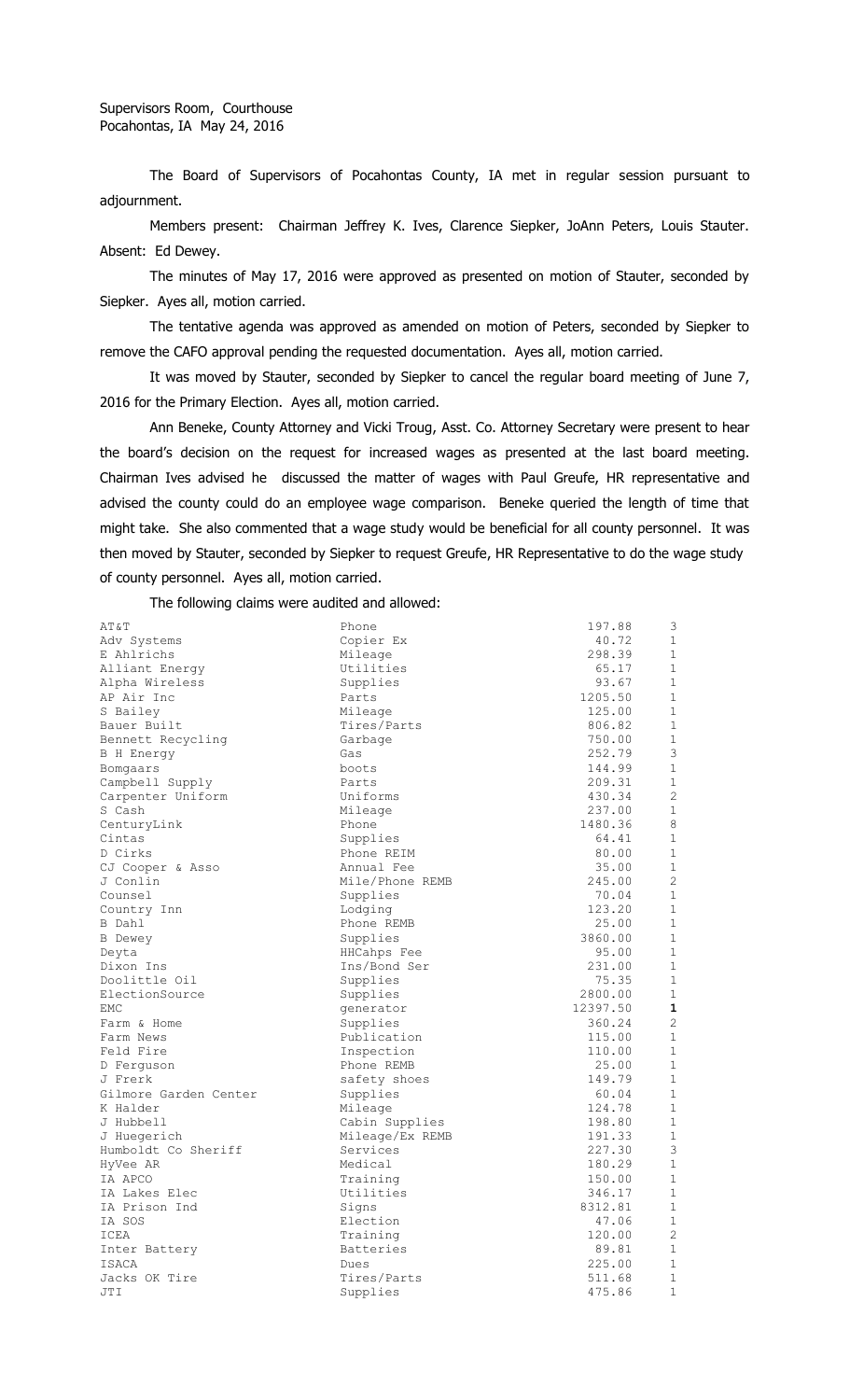| D Krischel         | Well Closure       | 500.00    | 1              |
|--------------------|--------------------|-----------|----------------|
| L-3 Communications | Mobile Ser         | 625.00    | 1              |
| R Lampe            | Postage            | 12.80     | 1              |
| Larsen Electric    | Supplies           | 161.15    | 1              |
| B Larsen           | Transport Ex       | 26.92     | $\mathbf{1}$   |
| Larson Printing Co | Supplies           | 169.68    | $\mathbf{1}$   |
| City-Laurens       | EMS Train REMB     | 1668.50   | 1              |
| Machine Shop       | Services           | 2163.55   | 2              |
| Martin Marietta    | Rdstone            | 8014.01   | $\mathbf{1}$   |
| Mediacom           | Internet           | 159.95    | $\mathbf{1}$   |
| Menards            | Supplies           | 390.11    | 1              |
| K Metzger          | Phone REMB         | 25.00     | $\mathbf{1}$   |
| MidAmeri Energy    | Utilities          | 89.63     | $\mathbf{1}$   |
| M Miller           | Mileage            | 95.00     | 1              |
| Modern Marketing   | Supplies           | 400.05    | $\mathbf{1}$   |
| M Myers            | Outside Assist     | 172.50    | $\mathbf{1}$   |
| Napa               | Supplies           | 35.42     | 1              |
| NSA                | Training Ser       | 138.91    | $\mathbf{1}$   |
| IA SBDC            | Dues               | 1500.00   | $\mathbf{1}$   |
| NW Comm            | Internet           | 1468.72   | 2              |
| Office Elements    | Supplies           | 410.15    | 3              |
| Olson Electric     | Elect Repair       | 165.64    | $\mathbf{1}$   |
| Owen/King          | SIR                | 252.90    | $\mathbf{1}$   |
| PA CO Sheriff      | Services/Fees      | 67.72     | 1              |
| Pitney Bowes       | Supplies           | 183.57    | $\mathbf{1}$   |
| Po Co Home Care    | Services           | 15722.50  | 2              |
| POC Network        | Billing Ser        | 13.50     | 1              |
| Poca Comm Hospital | Services           | 1666.37   | 3              |
| Poca Equip         | Sup/Repairs        | 306.78    | $\mathbf{1}$   |
| Poca Fiber         | Internet           | 209.95    | $\mathbf{1}$   |
| Poca Ford          | Main Ser           | 36.75     | $\mathbf{1}$   |
| Poca Lumber        | Supplies           | 10.78     | $\mathbf{1}$   |
| Poca Manor         | Prisoner Meals     | 2805.00   | $\mathbf{1}$   |
| Poca Postmaster    | Postage            | 68.00     | $\mathbf{1}$   |
| Poca St Bank       | Rent               | 200.00    | $\mathbf{1}$   |
| Precision Machine  | Supplies           | 667.99    | $\mathbf{1}$   |
| Pro Co-Op          | Fuel/Servcs        | 119.75    | 1              |
| RAM Systems        | Maintenance        | 545.00    | $\mathbf 1$    |
| Ramada             | Lodging            | 61.60     | $\mathbf{1}$   |
| Rehab Systems      | Services           | 875.00    | 1              |
| Reserve Acct       | Postage            | 500.00    | 1              |
| S Richardson       | Phone/Ex REMB      | 45.00     | 2              |
| V Ricklefs         | Mileage            | 272.00    | $\mathbf 1$    |
| City-Rolfe         | EMS Train REMB     | 1668.50   | 1              |
| Genesis            | Services           | 56.18     | 1              |
| Schoon Tree        | Tree Ser           | 3750.00   | $\mathbf 1$    |
| Sigler             | Equipment          | 4593.26   | 1              |
| K Simacek          | Mileage            | 173.00    | $\mathbf{1}$   |
| Snap On            | Tools              | 56.75     | $\mathbf{1}$   |
| Solutions          | Comp Main/Supplies | 29301.56  | 1              |
| D Stall            | Phone/Mileage      | 25.00     | $\mathbf{1}$   |
| Staples            | Supplies           | 58.97     | $\mathbf{1}$   |
| Star Leasing       | Copier             | 104.70    | $\mathbf{1}$   |
| Thrifty White      | Medical            | 29.48     | 2              |
| Trimark            | Services           | 123.00    | $\mathbf{1}$   |
| Universal          | Supplies           | 133.41    | 1              |
| <b>USPS</b>        | Postage Sup        | 1992.25   | 1              |
| K Vadar            | Mileage            | 80.50     | $\mathbf{1}$   |
| Verizon            | Phone              | 143.99    | 2              |
| S Winkler          | Mileage            | 120.00    | 1              |
| Woodley Ins        | Ins                | 23146.50  | 4              |
| Woods              | Supplies           | 40.18     | $\overline{4}$ |
| Grand Total        |                    | 147080.48 |                |
|                    |                    |           |                |

It was moved by Peters, seconded by Stauter to approve the claim for Jt. Drainage District No. 77 in the amount of \$221.81 for Secondary Road work on the district. Ayes all, motion carried.

Jack Moellering, County Engineer advised the board of the process for requests of railroad projects and the funding for the process. The federal funding covers 90 percent of the cost and the railroad, state, and county entities negotiate the remaining 10 percent funding. The Plover crossing guard project 10 percent funding is being provided by the City of Plover. The county will provide the pavement markings as necessary. Moellering has provided a request to the railroad projects for crossing guards to be installed at the railroad crossing east of Laurens on N28 with a suggested cost of \$225,000.00 with this figure being based solely upon the Plover project. He will continue to work with the railroad to get the project into their system.